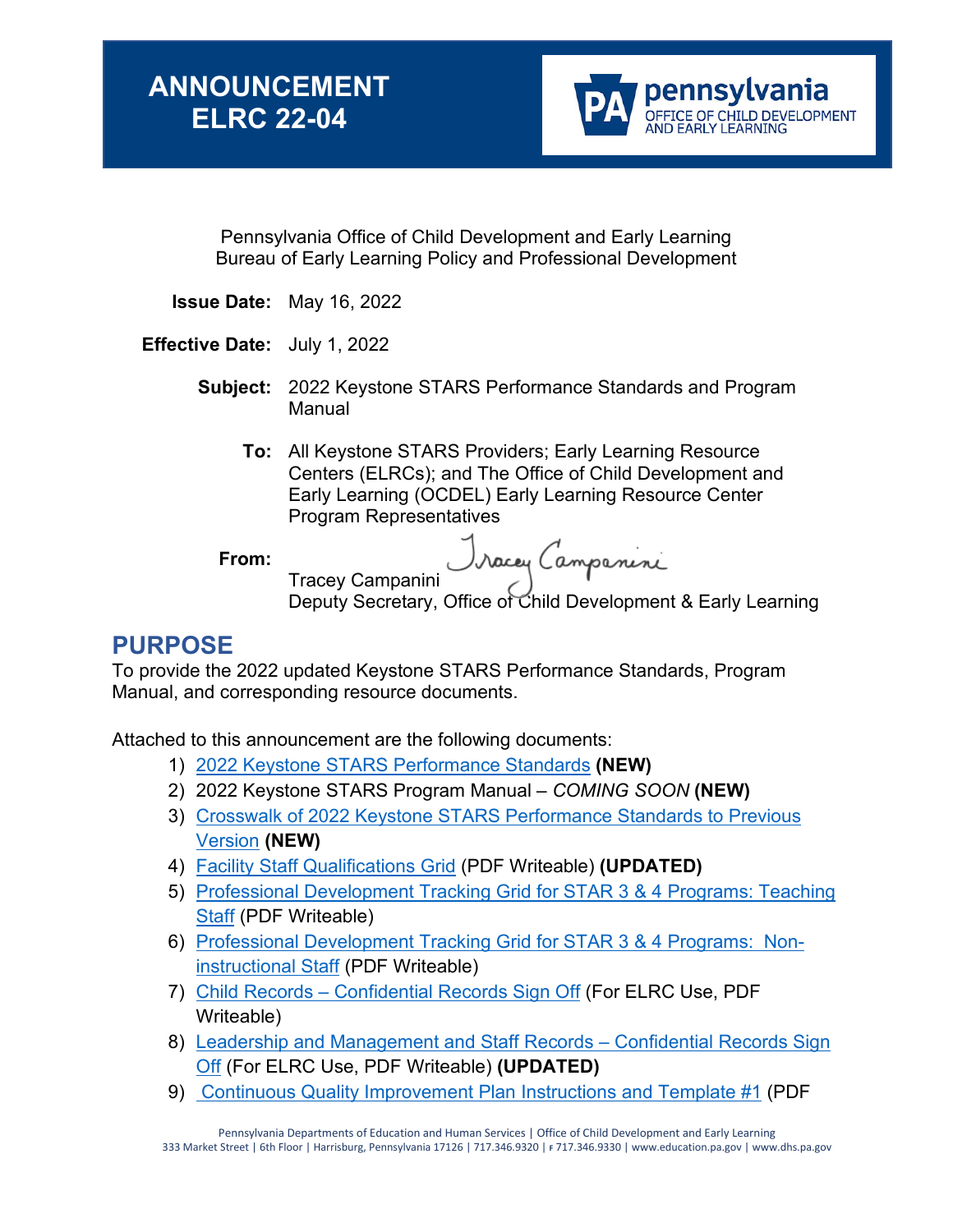

#### Writeable) **(UPDATED)**

- 10[\)Continuous Quality Improvement Plan Template #2](https://gcc02.safelinks.protection.outlook.com/?url=https%3A%2F%2Fwww.pakeys.org%2Fwp-content%2Fuploads%2F2022%2F05%2FKeystone-STARS-CQI-Plan-Example-2-7.1.2022-FILLABLE.pdf&data=05%7C01%7Cjudfry%40pa.gov%7C9b37404ed0d84acb2fa708da34f21358%7C418e284101284dd59b6c47fc5a9a1bde%7C0%7C0%7C637880512317866616%7CUnknown%7CTWFpbGZsb3d8eyJWIjoiMC4wLjAwMDAiLCJQIjoiV2luMzIiLCJBTiI6Ik1haWwiLCJXVCI6Mn0%3D%7C3000%7C%7C%7C&sdata=t6N%2FKs6aqxMKMLcgdPbIqt9%2BV3okgFLUIQfPWKAMvNM%3D&reserved=0) (PDF Writeable)
- 11) Webinar: An Overview of the 2022 Keystone STARS Performance Standards *COMING SOON* **(NEW)**

#### **This announcement becomes effective July 1, 2022, and will replace in its entirety:**

• *ELRC Announcement 20 #12 Keystone STARS Performance Standards and Program Manual and all accompanying documents*

### **BACKGROUND**

On July 1, 2020, the most recent version of the Keystone STARS Performance Standards and Program Manual were released and became effective August 1, 2020. Since that time, several events and updates have taken place which has necessitated an updated version of the Keystone STARS Performance Standards to be released, along with an updated Keystone STARS Program Manual. In addition, some of the resource documents have also been updated.

### **DISCUSSION**

For clarity, the updates that have been made in the 2022 Keystone STARS Performance Standards are outlined below by Performance Category.

#### Updates and Edits to the Staff Qualifications and Professional Development (SQ) Indicators:

- **SQ 2.1** Indicator has been updated to reflect the new training entitled *Overview of Keystone STARS: Pennsylvania's Quality Rating and Improvement System*. This new course will replace the STARS 101 **and** STARS 102 effective July 1, 2022.
	- $\circ$  All onsite leadership team members and teaching staff will need to take this new training by the time of their next designation occurring after **October 1, 2022**. Ongoing, all newly hired onsite Leadership Team and Teaching Staff will be required to complete the course within 90 days of hire unless previously completed.
- **SQ 2.2** Indicator has been updated to include the expectation that Professional Development (PD) Registry profiles must be renewed annually even if no changes have taken place. Updating one's PD Registry will result in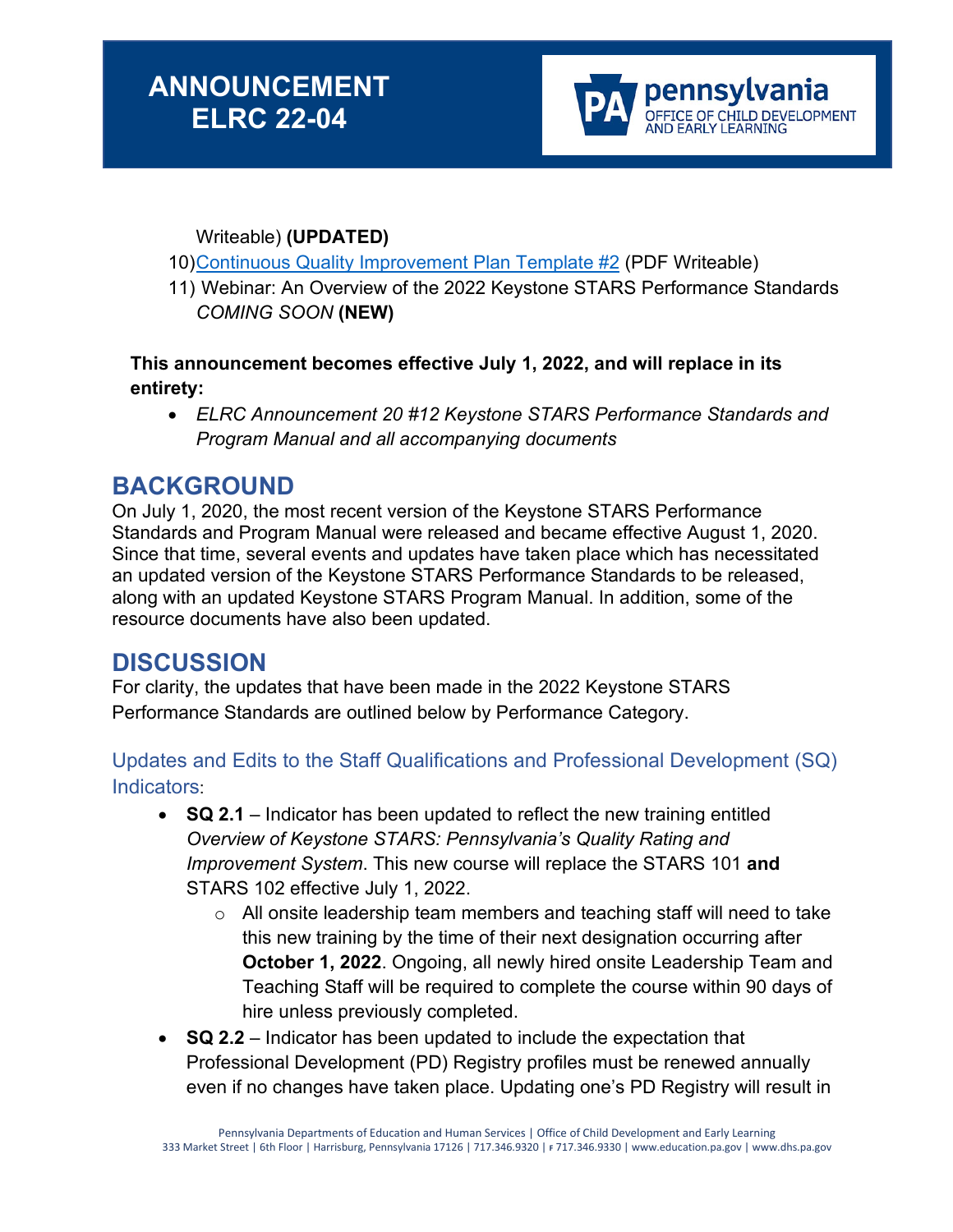pennsylvania FICE OF CHILD DEVELOPMENT<br>D EARLY LEARNING

one's Career Pathway (CP) placement being renewed as well.

- **SQ 2.3** Indicator has been updated to require that a program use its staff's Professional Development Plans (PDPs) to inform its Continuous Quality Improvement (CQI) Plan.
- **SQ 3.4.1** The indicator's intent has been refocused on a program's implementation of a system to support the staff's education and career development based upon their PDPs.
- **SQ 3.4.3 through SQ 3.4.9** Indicators now include additional information about the Pennsylvania (PA) Professional Standards and Competencies for Early Childhood Educators (PSCECE) Standard Areas to which the PD Topic is most closely aligned. More information about the PA PSCECE can be found [here.](https://www.pakeys.org/get-professional-development/professional-competencies/early-learning-professional-competencies/)
- **SQ 3.4.6, SQ 3.4.7, and SQ 3.4.8** Indicators now include the updated clarification that staff who take PD in each of these three areas are **not** required to take additional training unless the author of the tool releases updates or changes to their product; the program adopts a new curriculum, screening tool, or developmental assessment; or leadership determines additional PD is indicative of quality teaching practices.

Updates and Edits to the Early Childhood and Education Program (EC) Quality Indicators:

- **EC 2.1** Clarifications to indicator were made to more clearly identify the annual expectations related to (CQI) plans.
- **EC 3.4.1** Additional information added to indicator regarding process for applying to have homegrown curriculum approved by OCDEL.
- **EC 3.4.2** Clarification specific for programs serving School-Age children has been added. Programs who serve school age children are **not** required to perform an observation-based assessment for school aged children if assessment information is made available from the child's school and/or the family, and the provided assessment includes evidence of assessment across all learning domains covered in the Pennsylvania Early Learning Standards.
- **EC 3.4.5** Additional information has been added to the indicator enhancing the expectations related to the Internal Assessment Process (IAP). Additional information on the changes to the IAP can be found later in this document and in upcoming related Policy Announcements.
- **EC 3.4.6** Additional information has been added to the indicator enhancing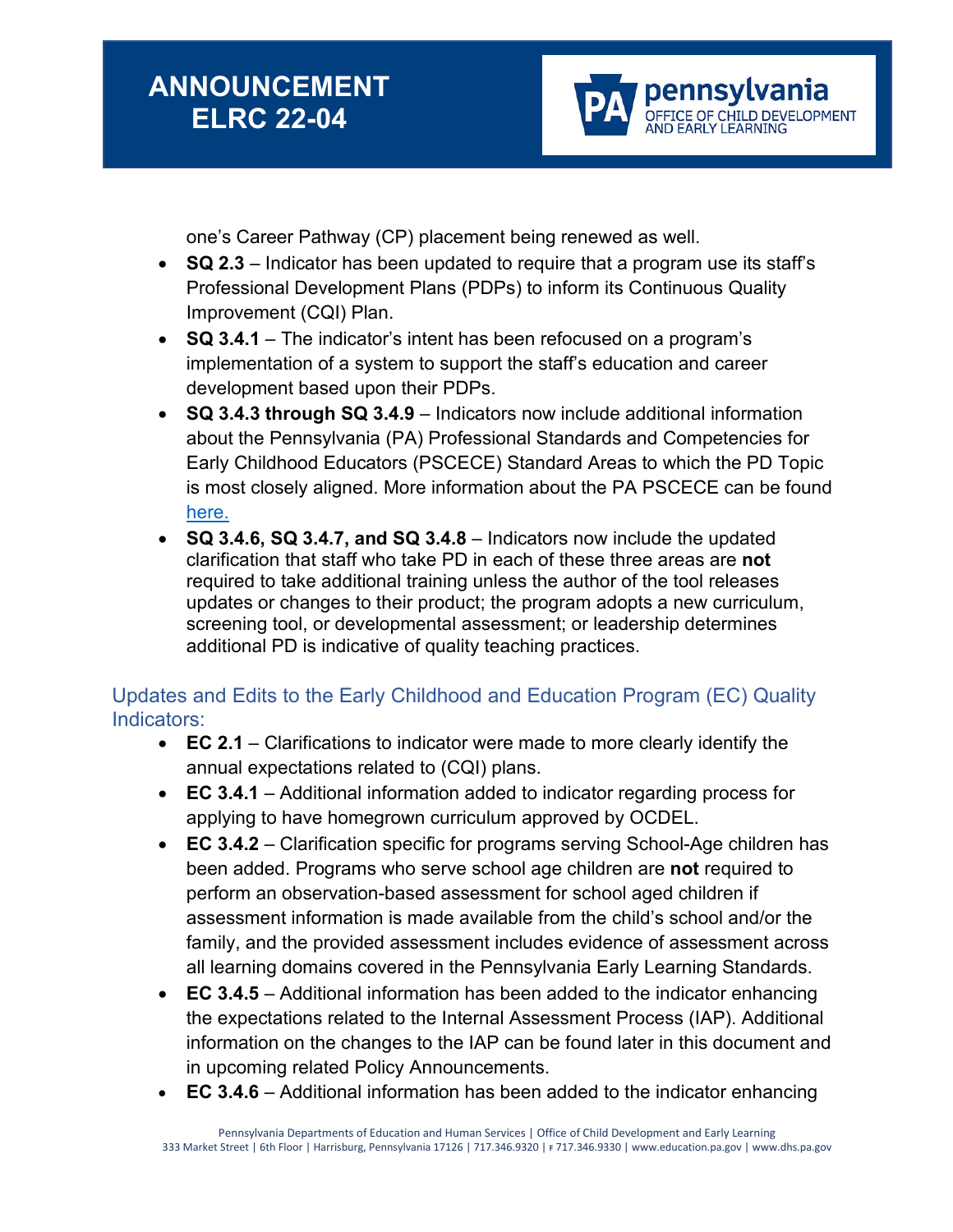

the expectations related to the use of an additional Program Observation Instrument (POI) and clarifying that neither the Program Administration Scale (PAS) or the Business Administration Scale (BAS) can be used as the additional POI for the indicator. Additional information on the changes to the IAP can be found later in this document and in upcoming related Policy Announcements.

#### Updates and Edits to the Partnerships with Families and Communities (FC) Quality Indicators:

- **FC 3.4.2** Additional information has been added to the quality indicator which further defines the concept of continuity of care.
- **FC 3.4.5** Additional expectation for programs to routinely assess the educational workshops they offer to families in terms of participation and add additional goals to their CQI Plan when these activities as necessary.

#### Updates and Edits at the Leadership and Management (LM) Quality Indicators:

- **LM 3.4.1** Clarification added to allow equivalency of a PA Director's Credential to meet the indicator.
- **LM 3.4.3** Language added to ensure that classroom observations of teaching staff offer feedback on their instructional strategies in addition to job performance.
- **LM 3.4.4** Language added to ensure that instructional observations can also be used to inform performance evaluations of teaching staff.
- **LM 3.4.9** Language added to indicator to ensure that all elements of the IAP, as outlined in EC 3.4.5, are met when using PAS and/or BAS as a POI.

#### Other Updates to Supplementary Information of 2022 Keystone STARS Performance Standards:

- Concept of the "Three I's" or Intent, Implementation, and Impact is now included in the Introduction
- Additional terms and definitions have been added or enhanced to the Glossary including:
	- o Continuity of Care
	- o Instructional Observation
	- o Internal Assessment Team
	- o Completed PD Registry Profile
	- o Continuous Quality Improvement Plan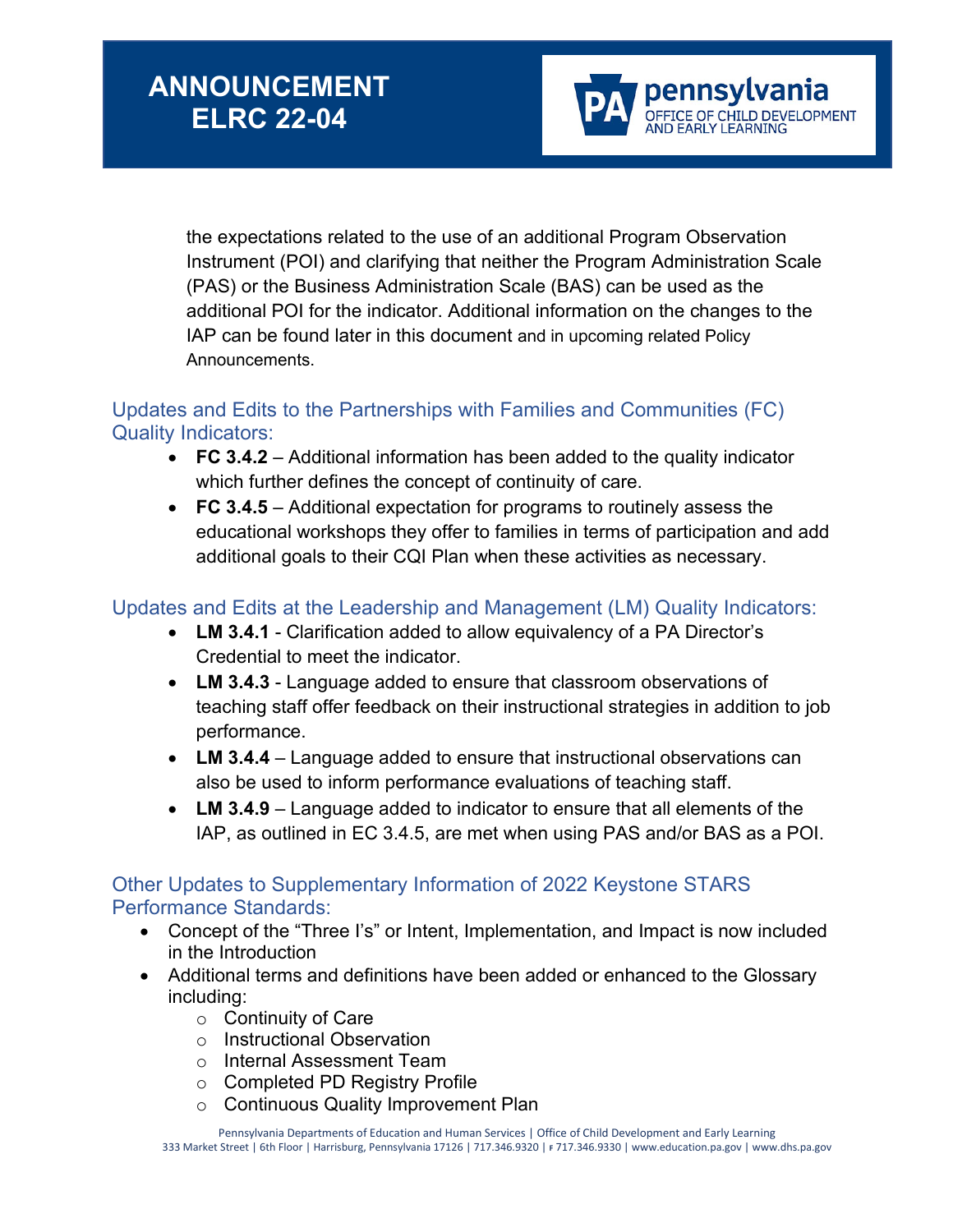#### o Internal Assessment

- Column has been renamed "Suggested, but Not Required, Evidence" to clarify that programs are not required to provide all evidence listed to show full implementation. Items listed under "Suggested, but Not Required, Evidence" have been further supplemented and clarified as needed.
- Questions listed under "Thoughtful Questions for Quality Coaches and Providers" have been supplemented and clarified as needed.
- Updated *PA Early Childhood Education Career Pathway for Educators and Qualifying Achievements* included in Standards.
- Updated chart of Program Observational Instruments (POI) included in Standards.

#### Additional Bonus Point Activity Added to Partnerships with Families and **Communities**

Beginning July 1, 2022, the Child and Adult Care Food Plan (CACFP) has been added as an OCDEL-approved Bonus Points quality initiative. Programs who demonstrate successful and active participation in CACFP will receive 2 Bonus Points in the FC Performance Standard area.

All Bonus Point Tip Sheets for Keystone STARS have been updated and are included in the 2022 Keystone STARS Program Manual as well as on the PA Keys website at [www.pakeys.org](http://www.pakeys.org/)

#### Implementation of 2022 Keystone STARS Performance Standards:

The updated Keystone STARS Performance Standards will become effective **July 1, 2022**. Programs who began submitting evidence to their Quality Coach to renew their current STAR level or move up in STAR levels using the 2020 Keystone STARS Performance Standards **prior to July 1, 2022,** must complete their designation **by July 31, 2022**.

**After July 31, 2022, all programs, including those that began the designation process, but did not complete the process, will be required to use the 2022 Performance Standards for designation purposes moving forward.**

#### The New Streamlined Keystone STARS Designation System and the 2022 Keystone STARS Performance Standards

On **July 1, 2022**, the new Streamlined Keystone STARS Designation System within the Professional Development (PD) Registry will go live. The new designation system will feature the updated 2022 Keystone STARS Performance Standards. As such, all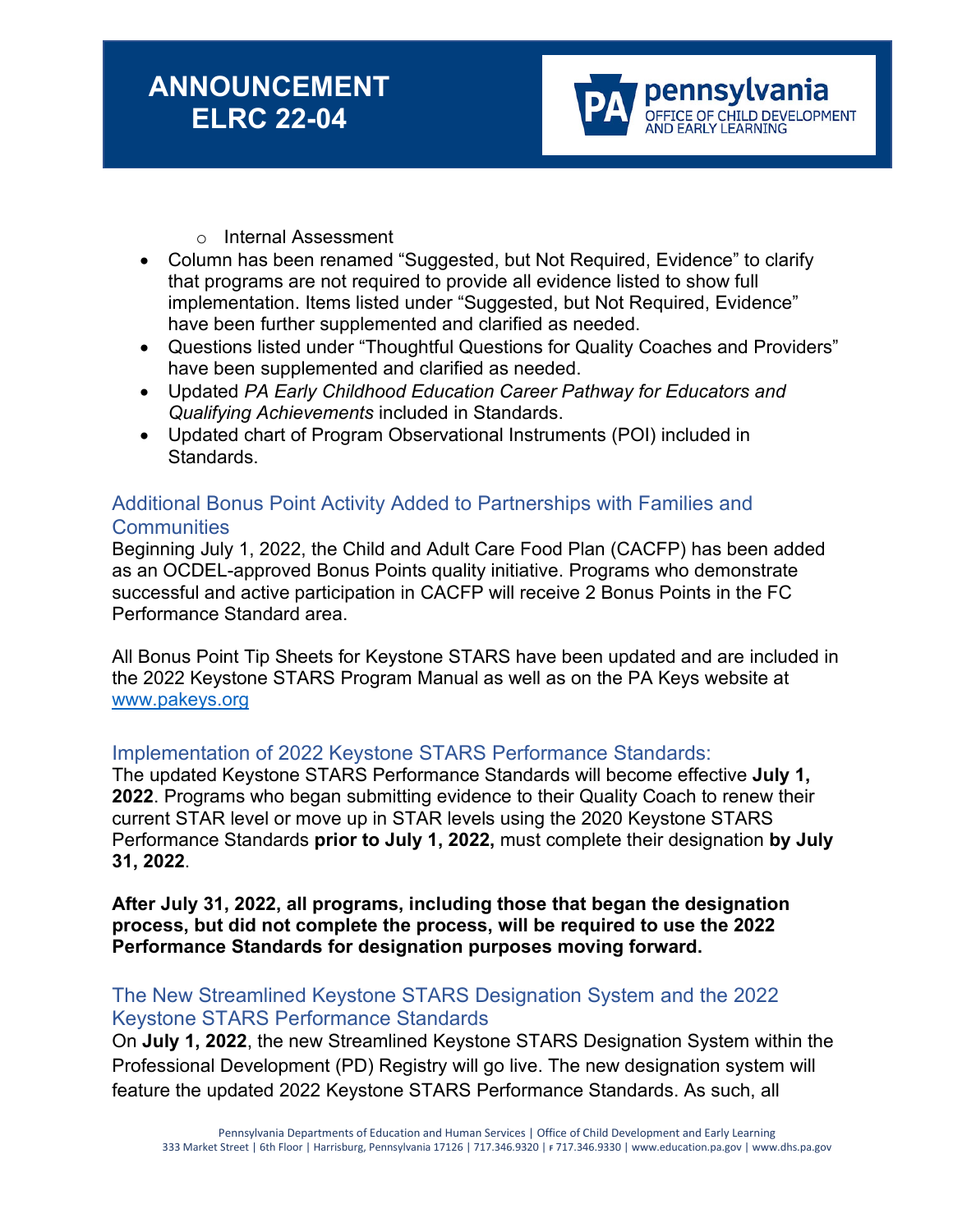

designations that are initiated **after July 1, 2022**, will be required to use the 2022 Keystone STARS Performance Standards and the Streamlined Keystone STARS Designation System.

#### **All programs who have either already begun working on a designation using the 2020 Keystone STARS Performance Standards or intend to begin working on a designation prior to July 1, 2022, using the 2020 Keystone STARS Standards:**

- Must have completed or will complete a Request for STAR Designation (RFSD) via Provider Self Service (PSS) or paper prior to **May 31, 2022**. Completing a RFSD **by May 31, 2022**, signifies a program's intent to begin and complete a STARS designation, renewal or move up, using the 2020 Keystone STARS Performance Standards **by July 31, 2022**. Programs who are completing a paper RFSD and mailing to their ELRC via US Postal Service must ensure they allow sufficient time for the RFSD to be received by the ELRC by May 31, 2022.
- Must use the current STARS document uploader [www.pastarsuploader.org](http://www.pastarsuploader.org/) to upload all evidence and attach to the 2020 Keystone STARS Performance Standards **by July 31, 2022**. After July 31, 2022, this document uploader will **no longer** be available.
- **Must submit all evidence to their Quality Coach and Designator by July 31, 2022**. This will allow 30 days for the program's Quality Coach and Designator to complete the designation by August 31, 2022.
- Programs who do not submit all evidence and documentation to their Quality Coach and Designator by **July 31, 2022**, will be required to start a new designation in the new Keystone STARS Designation System and will be required to use the 2022 Keystone STARS Performance Standards.

Programs who have **not** begun to and **do not** intend to begin a designation prior to **July 1, 2022**, will be required to use the 2022 Keystone STARS Performance Standards and the new Keystone STARS Designation System when they begin designation work on or after **July 1, 2022**.

### **NEXT STEPS**

- 1. Child care programs
	- a. Review the 2022 Keystone STARS Performance Standards and Program Manual with staff.